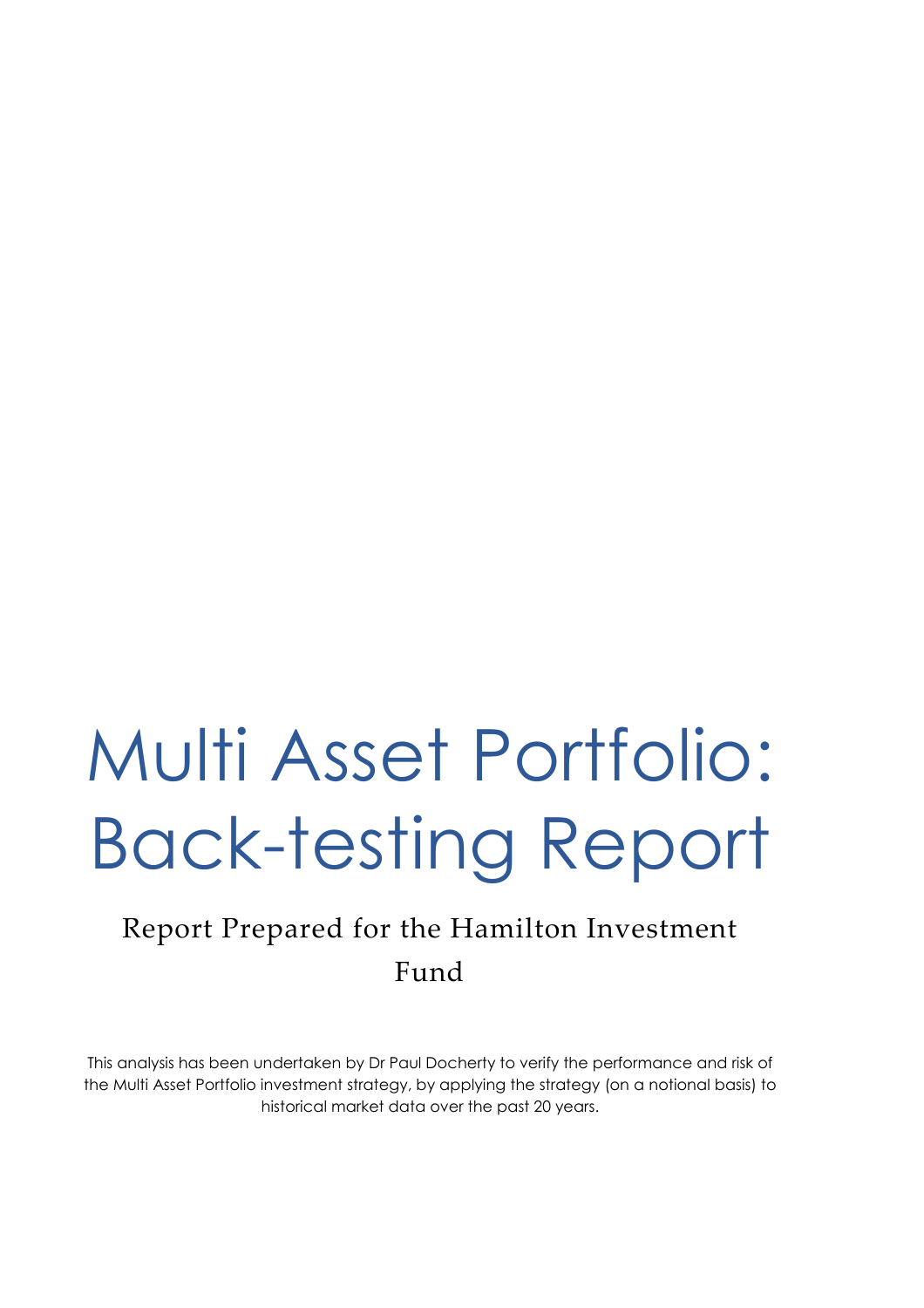# Multi Asset Portfolio: Back-testing Report

#### *The Portfolio*

The Multi Asset Portfolio strategy allocates assets across several asset classes as follows:

| <b>Asset Class</b>        | Target Range % | <b>Benchmark</b><br>$\frac{0}{0}$ |
|---------------------------|----------------|-----------------------------------|
|                           |                |                                   |
| Cash and cash equivalents | 9 to 11        | 10                                |
| Fixed income              | 22.5 to 27.5   | 25                                |
| Equities                  | 13.5 to 16.5   | 15                                |
| Real estate               | 6.75 to 8.25   | 7.5                               |
| Natural resources         | 6.75 to 8.25   | 7.5                               |
| Swiss franc assets        | 9 to 11        | 10                                |
| Gold, silver & other      | 22.5 to 27.5   | 25                                |
| precious metals           |                |                                   |
| <b>TOTAL</b>              |                | 100                               |

The Multi Asset Portfolio strategy takes a passive approach, with the relative proportion of capital invested in each asset class rebalanced quarterly.

#### *The Benchmark*

The Multi Asset Portfolio strategy aims to achieve returns over the medium to long term (5 to 7 years) which exceed the Australian inflation rate by 4% (the Benchmark).

This report also compares the risk-adjusted return of the Multi Asset Portfolio strategy to the Australian equity market index.

#### *Data*  • • •

To back-test the historic returns on the Multi Asset Portfolio's investment strategy, data was collected from Thomson Reuters Datastream. The following indices were used as proxies for each asset class:

**Cash (10%)** UBS Bank Bill Index

**Fixed income (25%)** UBS Composite Bond Index

**Equities (15%)** S&P ASX300 Industrials Index

**Real estate (7.5%)** S&P ASX300 A-REIT Index

**Natural resources (7.5%)** S&P ASX300 Resources Index

**Swiss franc assets (10%)** CHF denominated Swiss 10 year Government Bond Index

**Gold, Silver & Metals (25%)** Perth Mint Gold \$AUD (20%) Perth Mint Silver \$AUD (5%)

**Equity Market (Benchmark)** S&P ASX300 Index

**Inflation (Benchmark)** CPI excluding volatile items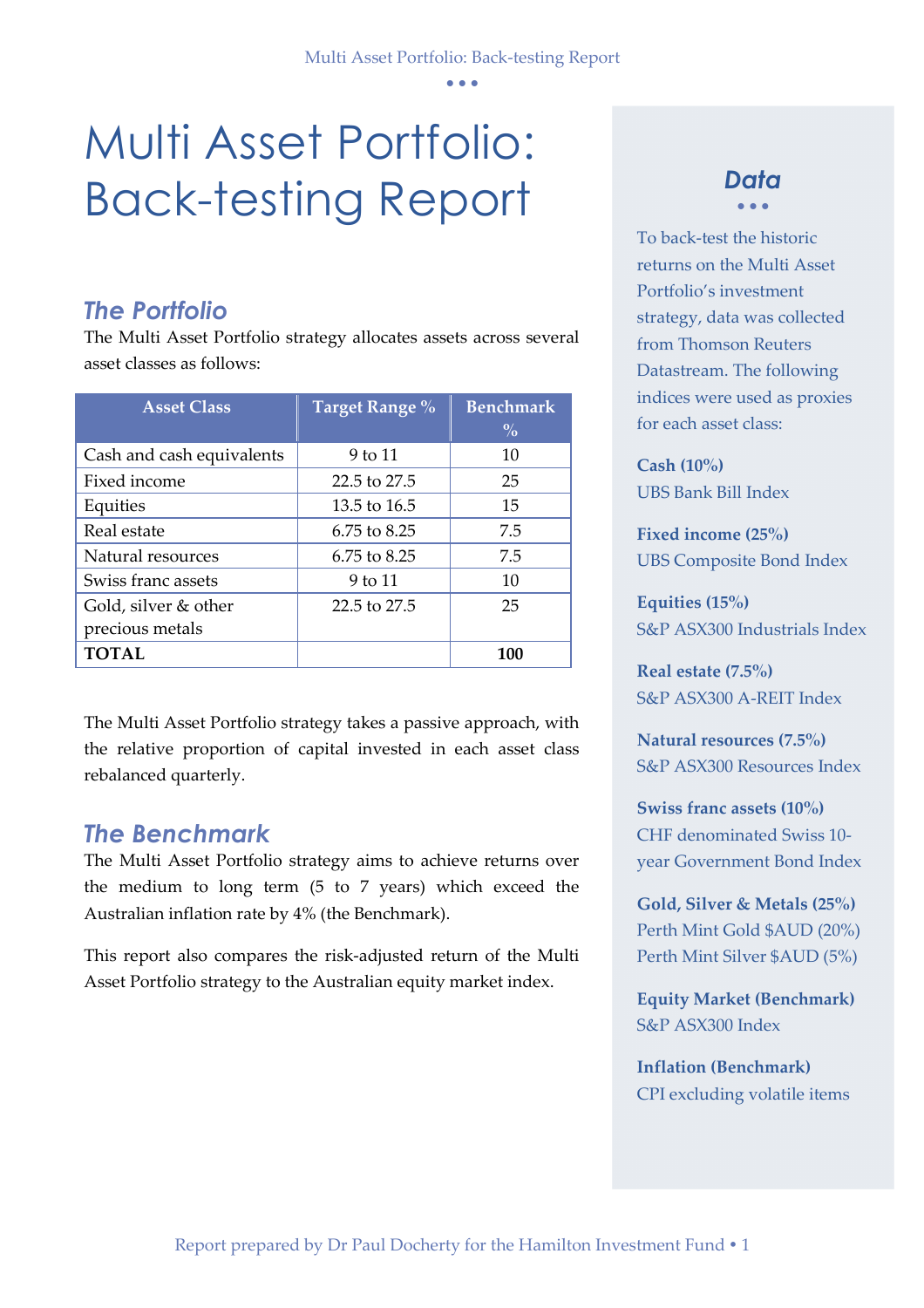#### *Historical Performance – Back-testing Overview*

Figure 1 compares the notional returns on \$100,000 invested using the Multi Asset Portfolio strategy and the Benchmark across the 20-year period from 1994 to 2013. The notional returns for the Multi Asset Portfolio strategy are calculated after transaction costs and an allowance for fees of [1.5375%] per annum. The notional performance of the Multi Asset Portfolio strategy closely tracks the Benchmark across the entire period of evaluation. At the end of 2013, the initial investment of \$100,000 using the Multi Asset Portfolio strategy gives a terminal value of \$382,183 compared with \$377,604 for the Benchmark. Across the same time period, a \$100,000 investment in cash would have a terminal value of only \$290,282.



**Figure 1: Cumulative Returns on \$100,000 Investment**

The notional returns using the Multi Asset Portfolio strategy and the Benchmark are compared in Table 1. As the Multi Asset Portfolio strategy aims to achieve the Benchmark return over the medium-to-long term, investment periods of the most recent 5, 10, 15 and 20 years are considered. The Multi Asset Portfolio strategy would have outperformed the Benchmark in each period.

#### **Table 1: Medium-to-Long Term Historical Returns (p.a.)**

|                                       | $5\rm{vr}$ | $10\rm{vr}$ | 15 <sub>vr</sub> | $20\rm{vr}$ |
|---------------------------------------|------------|-------------|------------------|-------------|
| <b>Multi Asset Portfolio strategy</b> | 6.76%      | 8.08%       | 7.15%            | 6.93%       |
| Benchmark                             | 6.68%      | 6.83%       | 7.00%            | 6.87%       |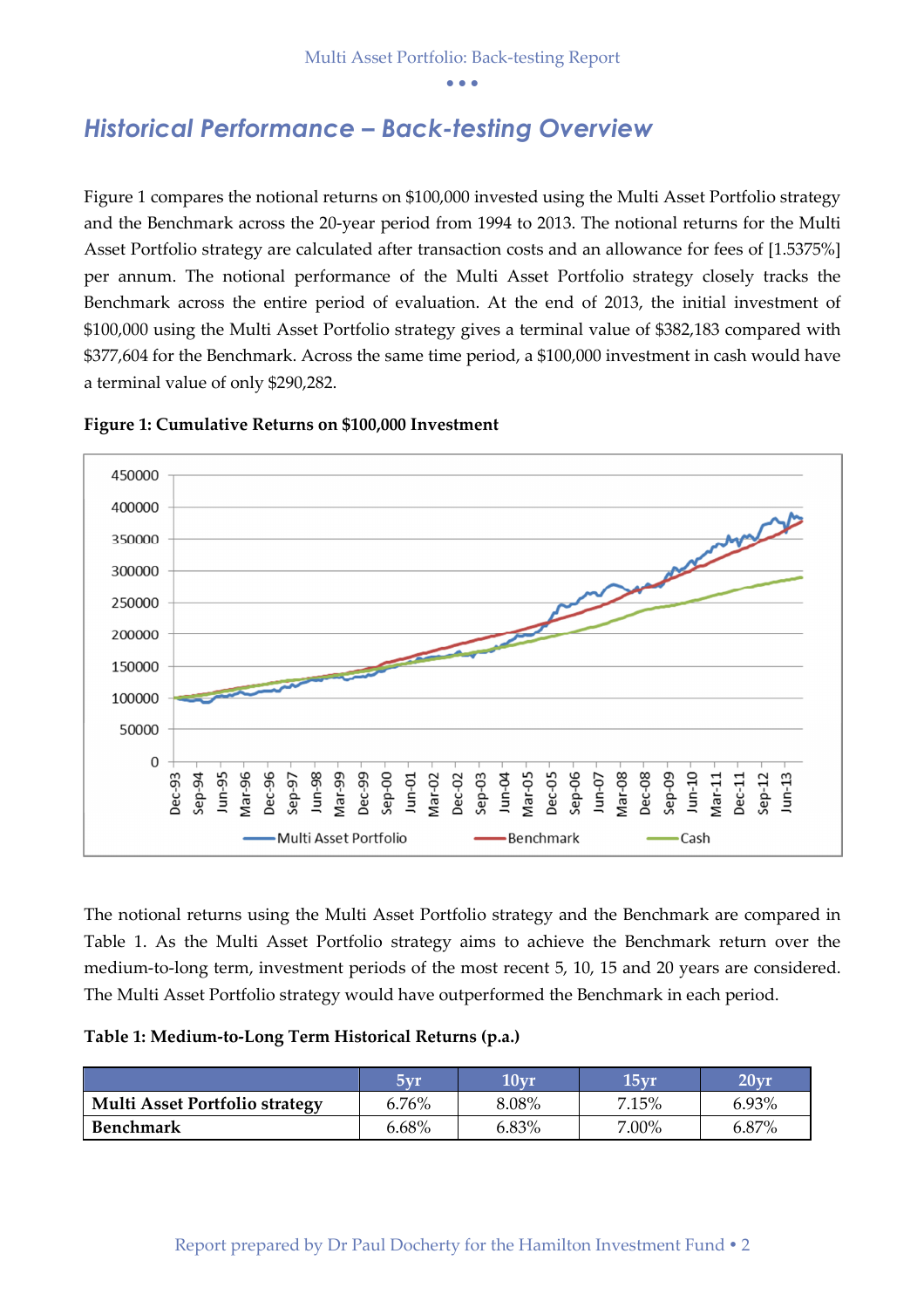The notional annual returns for the Multi Asset Portfolio strategy and the Benchmark are reported in Figure 2. The Multi Asset Portfolio strategy would have outperformed the Benchmark in 12 out of 20 years. There were only two years across the period from 1994 to 2013 when the return, using the Multi Asset Portfolio strategy, would have been negative. The strongest outperformance would have been during the bull markets of 1995 and from 2004 to 2006.



#### **Figure 2: Annual Returns**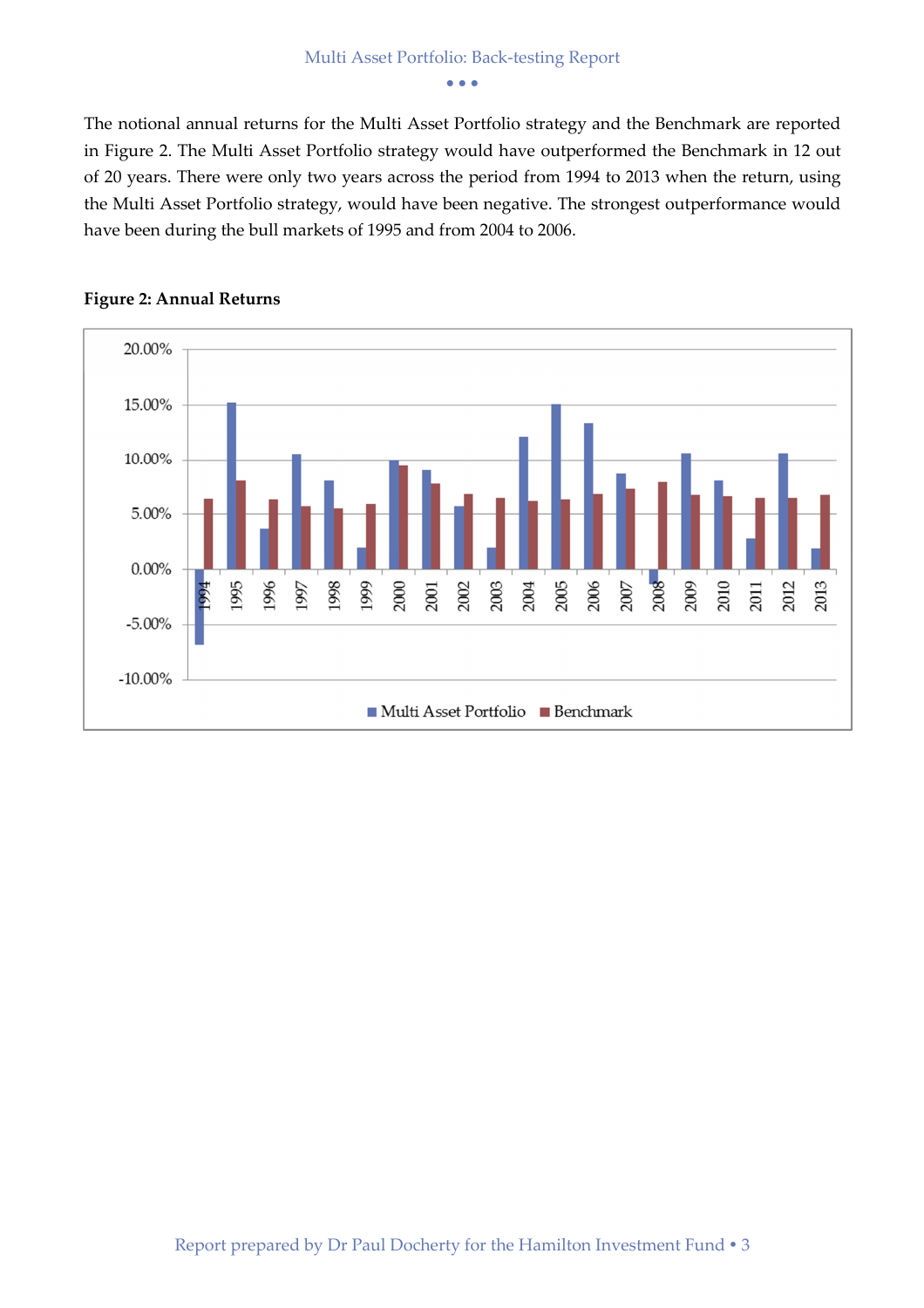#### *Risk*

The risk associated with using the Multi Asset Portfolio strategy compared with and equity-only portfolio is reported in Table 2. The standard deviation of monthly returns for the Multi Asset Portfolio strategy is less than half the standard deviation of monthly returns for the S&P ASX300 index, indicating that the former is much less risky.

The beta of the Multi Asset Portfolio strategy is only 0.19, indicating that returns using this strategy have a low correlation with equity market returns. Hence, the Multi Asset Portfolio strategy only exhibits a small amount of sensitivity to marketwide deviations.

#### **Table 2: Standard Deviation and Beta**

|                              | <b>Standard</b><br><b>Deviation</b> | <b>Beta</b> |
|------------------------------|-------------------------------------|-------------|
| <b>Multi Asset Portfolio</b> | 1.60%                               | በ 19        |
| <b>S&amp;P ASX300</b>        | $3.75\%$                            |             |

#### *Risk Measures*  • • •

The standard deviation of returns (σ) is a statistical measure of the variation of historical returns from the average. The standard deviation is commonly accepted to be a reasonable measure of the total portfolio risk. Standard deviation is measured as follows:

$$
\sigma = \sqrt{\frac{1}{N} \sum_{i=1}^{n} (R_i - \bar{R})^2}
$$

The beta of returns  $(\beta)$  is a measure of the sensitivity of returns to general market movements. Beta is an appropriate measure of risk where an investment is one part of an investor's total wealth. Beta is measured as follows:

$$
\beta = \frac{cov(R_i, R_m)}{\sigma_m^2}
$$

See *Glossary* (back page) for explanation of variables in formulae.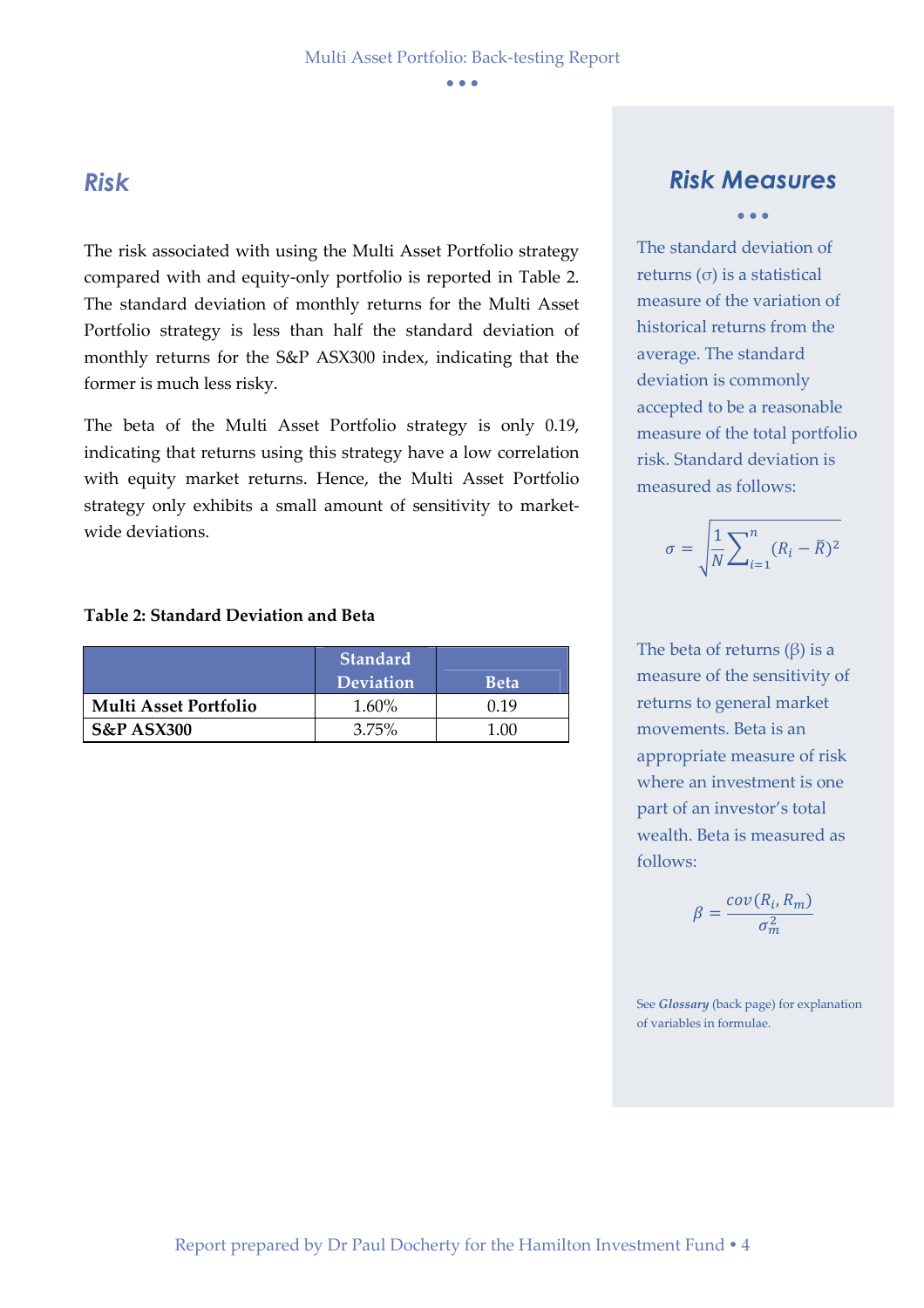#### *Downside Risk*  • • •

Conventional risk measures show the amount of deviation from the average, treating both negative and positive deviations the same. Investors are more concerned with negative deviations than positive ones. Downside risk resolves this problem by focusing of negative deviations.

One way to measure downside risk is by undertaking drawdown analysis, which examines the frequency and magnitude of negative return months. An investment portfolio with more frequent and/or larger drawdowns has a greater exposure to downside risk.

A more formal measure of downside risk is downside deviation (σ -), which calculates the standard deviation of returns less than zero as follows:

$$
\sigma^{-} = \sqrt{\frac{\sum_{i=1}^{n} [\min(0, R_i)^2]}{N}}
$$

See *Glossary* (back page) for explanation of variables in formula.

#### *Drawdown Risk Analysis*

The downside risk of the Multi Asset Portfolio strategy and the S&P ASX300 Index across the period from 1994 to 2013 are compared in Table 3. The Multi Asset Portfolio strategy would have generated a negative return in a slightly larger proportion of months (90 compared with 86). However, the mean return in negative months would have been much more negative for the S&P ASX300 (-3.24%) compared with the Multi Asset Portfolio strategy (-0.95%). The downside deviation is also substantially higher for the S&P ASX300 compared with the Multi Asset Portfolio strategy.

The results in Table 3 indicate that the Multi Asset Portfolio strategy has a much lower exposure to downside risk compared with an equity-only portfolio.

#### **Table 3: Drawdown Risk Analysis**

|                              | No.           | <b>Mean</b>     |                  |
|------------------------------|---------------|-----------------|------------------|
|                              | Negative      | <b>Negative</b> | Downside         |
|                              | <b>Months</b> | <b>Return</b>   | <b>Deviation</b> |
| <b>Multi Asset Portfolio</b> | 90            | $-0.95%$        | 0.96%            |
| S&P ASX300 Index             | 86            | $-3.24%$        | 2.71%            |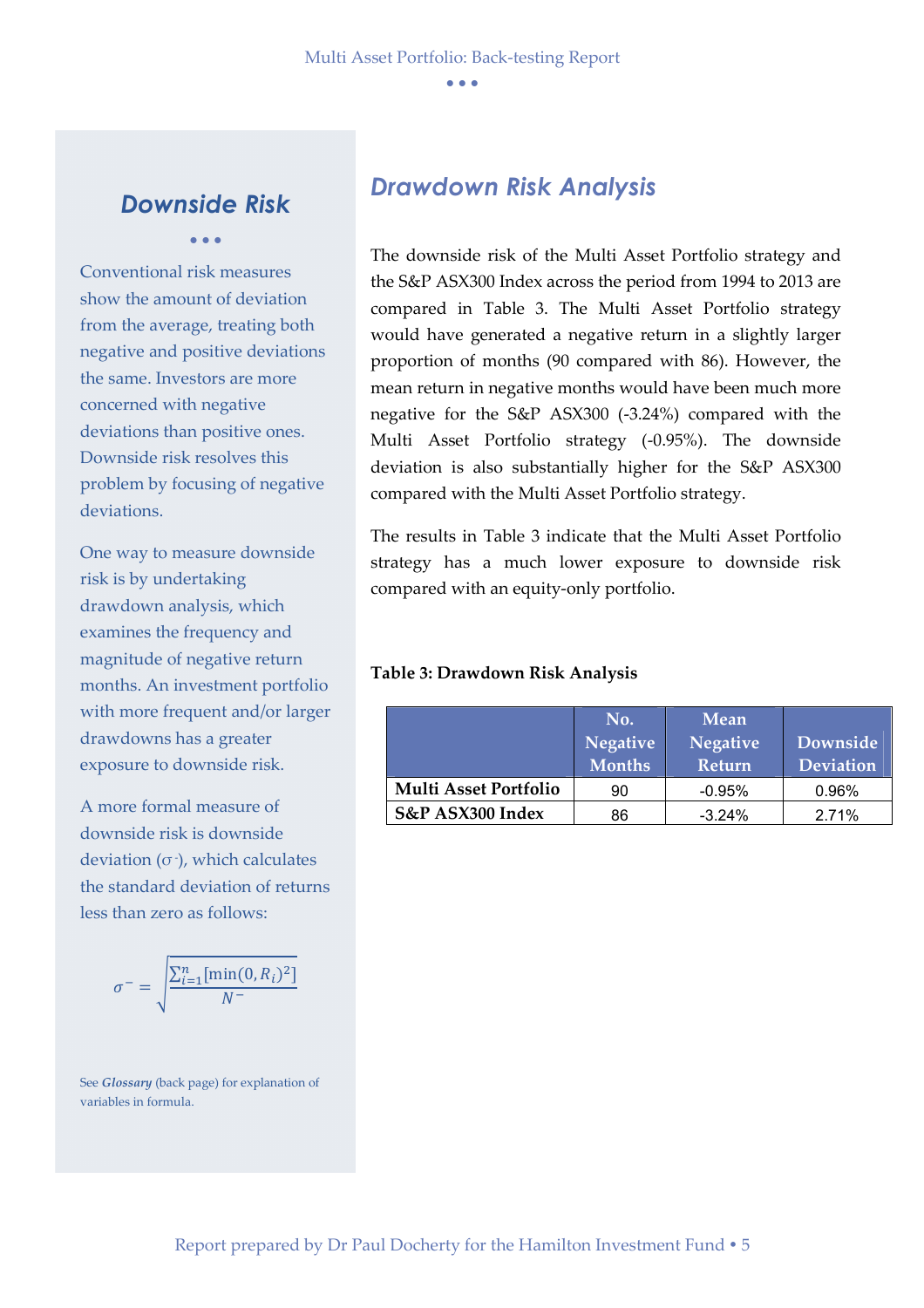#### *Risk-Adjusted Returns*

Table 4 compares the risk-adjusted returns of the Multi Asset Portfolio strategy and the S&P ASX300 index. Using the Sharpe ratio to calculate risk-adjusted returns, the Multi Asset portfolio strategy is shown to have notionally outperformed the S&P ASX300 index across the past 10- and 15-year periods, but not in the most recent 5-year period or across the 20-year holding period. When the Treynor ratio is used to measure risk-adjusted returns, the Multi Asset Portfolio strategy is shown to have outperformed the S&P ASX300 index across all holding periods. When notional returns are adjusted for downside risk (Sortino ratio), the Multi Asset Portfolio strategy outperforms the S&P ASX300 across the last 20-, 15- and 10-year periods, but not in the most recent 5-year period.

When all three ratios are taken as a whole, the notional riskadjusted returns generated by the Multi Asset Portfolio strategy compare favourably to an equity-only investment.

#### **Table 4: Risk-Adjusted Returns**

|                                                      | 5yr      | 10yr     | 15yr     | 20yr     |
|------------------------------------------------------|----------|----------|----------|----------|
| <b>Sharpe Ratio</b><br><b>Multi Asset Portfolio</b>  | 0.130    | $0.143*$ | $0.111*$ | 0.080    |
| <b>Sharpe Ratio</b>                                  | $0.185*$ | 0.105    | 0.099    | $0.093*$ |
| <b>S&amp;P ASX300</b><br><b>Treynor Ratio</b>        | $0.016*$ | $0.015*$ | $0.012*$ | $0.007*$ |
| <b>Multi Asset Portfolio</b><br><b>Treynor Ratio</b> |          |          |          |          |
| <b>S&amp;P ASX300</b>                                | 0.007    | 0.004    | 0.004    | 0.004    |
| <b>Sortino Ratio</b><br><b>Multi Asset Portfolio</b> | 0.212    | $0.237*$ | $0.177*$ | $0.131*$ |
| Sortino Ratio<br><b>S&amp;P ASX300</b>               | $0.335*$ | 0.136    | 0.135    | 0.126    |

\* Represents the higher ratio for any given holding period.

# *Risk-Adjusted Returns Measures*

• • •

Risk-adjusted returns are a measure of how much return an investment will provide given the level of risk associated with it, enabling the comparison of two investments that have different risk profiles.

The Sharpe ratio (S) measures the excess return per unit of standard deviation in returns. It is calculated as follow:

$$
S = \frac{\overline{R} - R_f}{\sigma_{\overline{R} - R_f}}
$$

The Treynor ratio (T) measures the excess return per unit of beta. It is calculated as follows:

$$
T=\frac{\bar{R}-R_f}{\beta}
$$

The Sortino ratio (So) measures the excess return per unit of downside deviation. It is calculated as follows:

$$
So = \frac{\overline{R} - R_f}{\sigma^{-}}
$$

See *Glossary* (back page) for explanation of variables in formulae.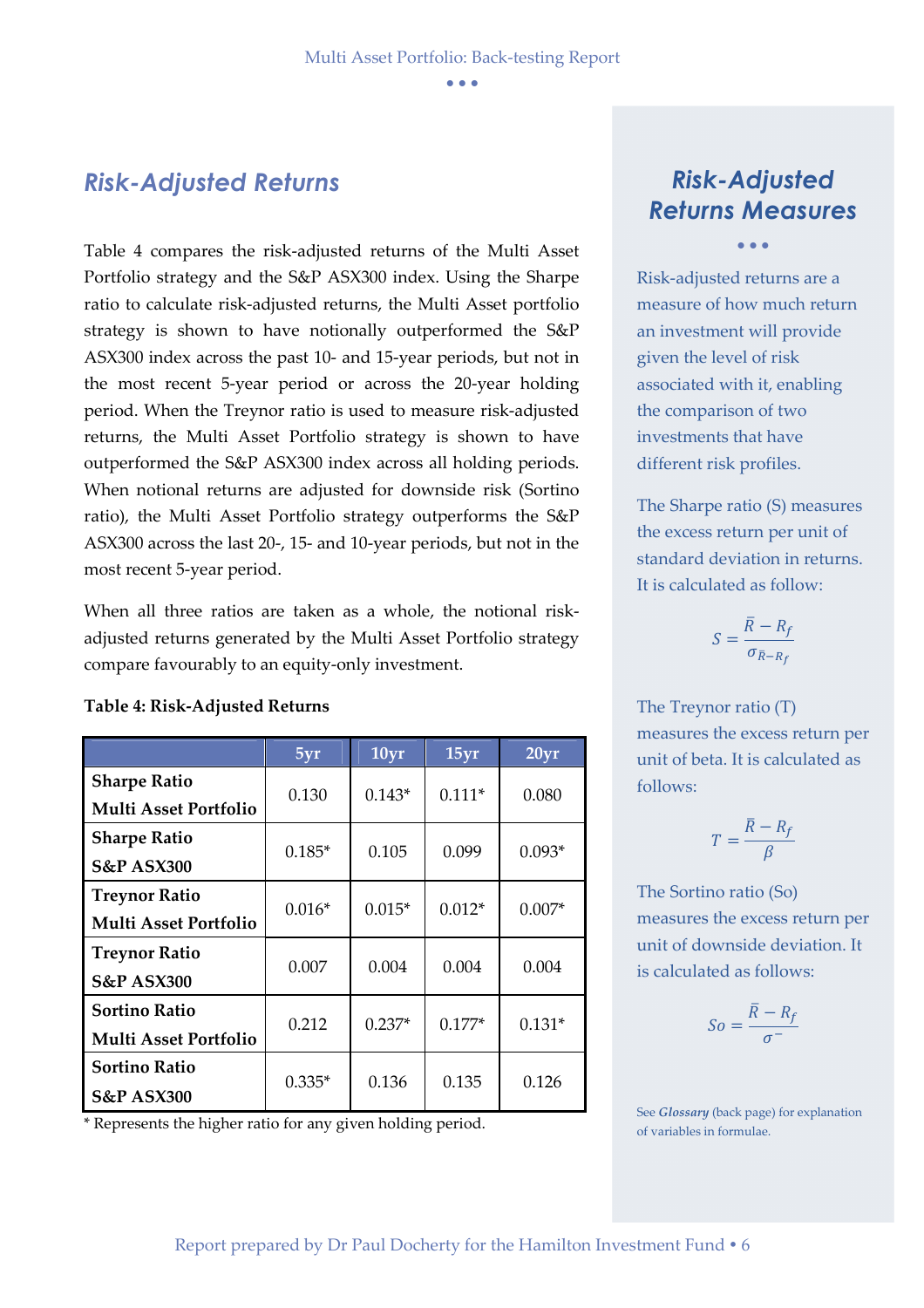### *Conclusion*

The Multi Asset Portfolio strategy would have generated an after transaction costs and fees\* return that slightly outperformed the stated benchmark of inflation plus 4% across the period from 1994 to 2013. This strategy has less risk and less downside risk compared with a portfolio that is fully invested in equities. The risk-adjusted returns that would have been generated by the Multi Asset Portfolio strategy compare favourably to the risk-adjusted returns of the S&P ASX300 index.

\*Allowing for transaction costs and fees of [1.5375%] per annum.

# *Report Author:*

Dr Paul Docherty PhD (Finance), B Com (Hons 1), LLB, GCPTT. Senior Lecturer in Finance – The University of Newcastle

Email: Paul.Docherty@newcastle.edu.au

#### *Important Notice*• • •

The information in this report is not intended to, and does not, constitute financial, tax, legal, investment or professional advice.

This report has been prepared solely for informational purposes and is not a recommendation to participate in any particular investment strategy.

The analysis provided in this report applies the current investment strategy of the Multi Asset Portfolio to historical market data over the past 20 years. The returns used in this analysis are notional returns only, and not the actual historical returns of the Multi Asset Portfolio, any other fund or any financial product.

All investment returns fluctuate across time and the past performance of an investment strategy is no guarantee of the future performance of the same strategy.